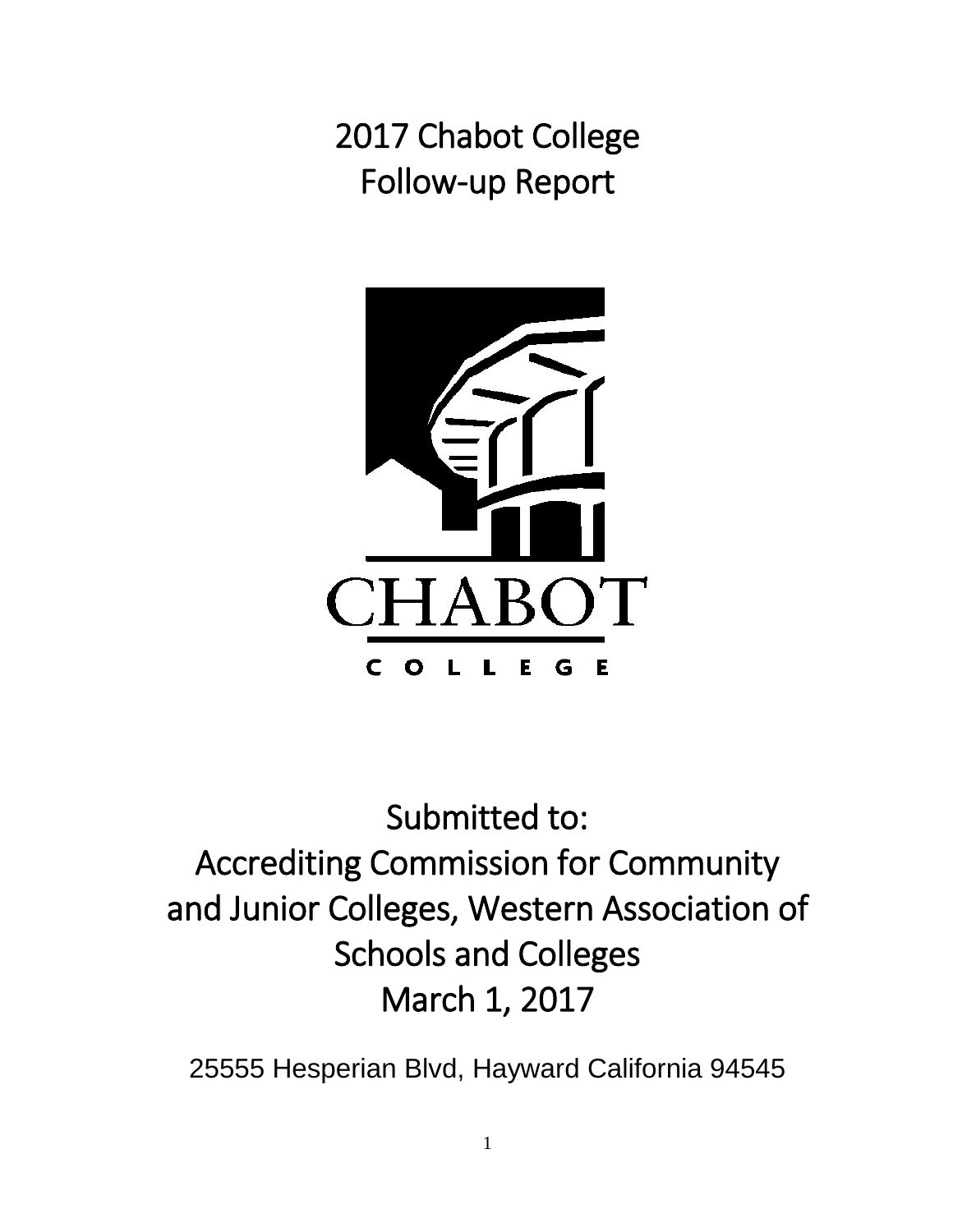

## CERTIFICATION OF THE FOLLOW-UP REPORT

| Date:   | March 1, 2017                                                                                                                                                                                                                                                                                                                                                                                                                                                                                           |  |  |
|---------|---------------------------------------------------------------------------------------------------------------------------------------------------------------------------------------------------------------------------------------------------------------------------------------------------------------------------------------------------------------------------------------------------------------------------------------------------------------------------------------------------------|--|--|
| To:     | Accrediting Commission for Community and Junior Colleges,                                                                                                                                                                                                                                                                                                                                                                                                                                               |  |  |
| From:   | Dr. Susan Sperling, President Chabot College<br><b>Chabot College</b><br>Chabot-Las Positas Community College District<br>25555 Hesperian Boulevard<br>Hayward, CA 94545<br>This Follow-up Report is submitted to the ACCJC for the purpose of assisting in the<br>determination of the institution's accreditation status.<br>I certify there was broad participation by the campus community, and I believe the<br>Follow-Up Report accurately reflects the nature and substance of this institution. |  |  |
| Signed: | Dr. Jannett Jackson, Chancellor Chabot-Las Positas Community College District                                                                                                                                                                                                                                                                                                                                                                                                                           |  |  |
|         | Dr. Susan Sperling, President<br><b>Chabot College</b><br><b>CLPCCD Board of Trustees</b><br>Dr. Hal G. Gin, President                                                                                                                                                                                                                                                                                                                                                                                  |  |  |
|         | Laurie Dockter, President<br><b>Chabot College Academic/Faculty Senate</b>                                                                                                                                                                                                                                                                                                                                                                                                                              |  |  |
|         | Noell Adams, President<br><b>Chabot College Classified Senate</b>                                                                                                                                                                                                                                                                                                                                                                                                                                       |  |  |
|         | Benjamin Nash, President<br><b>Student Senate of Chabot College</b>                                                                                                                                                                                                                                                                                                                                                                                                                                     |  |  |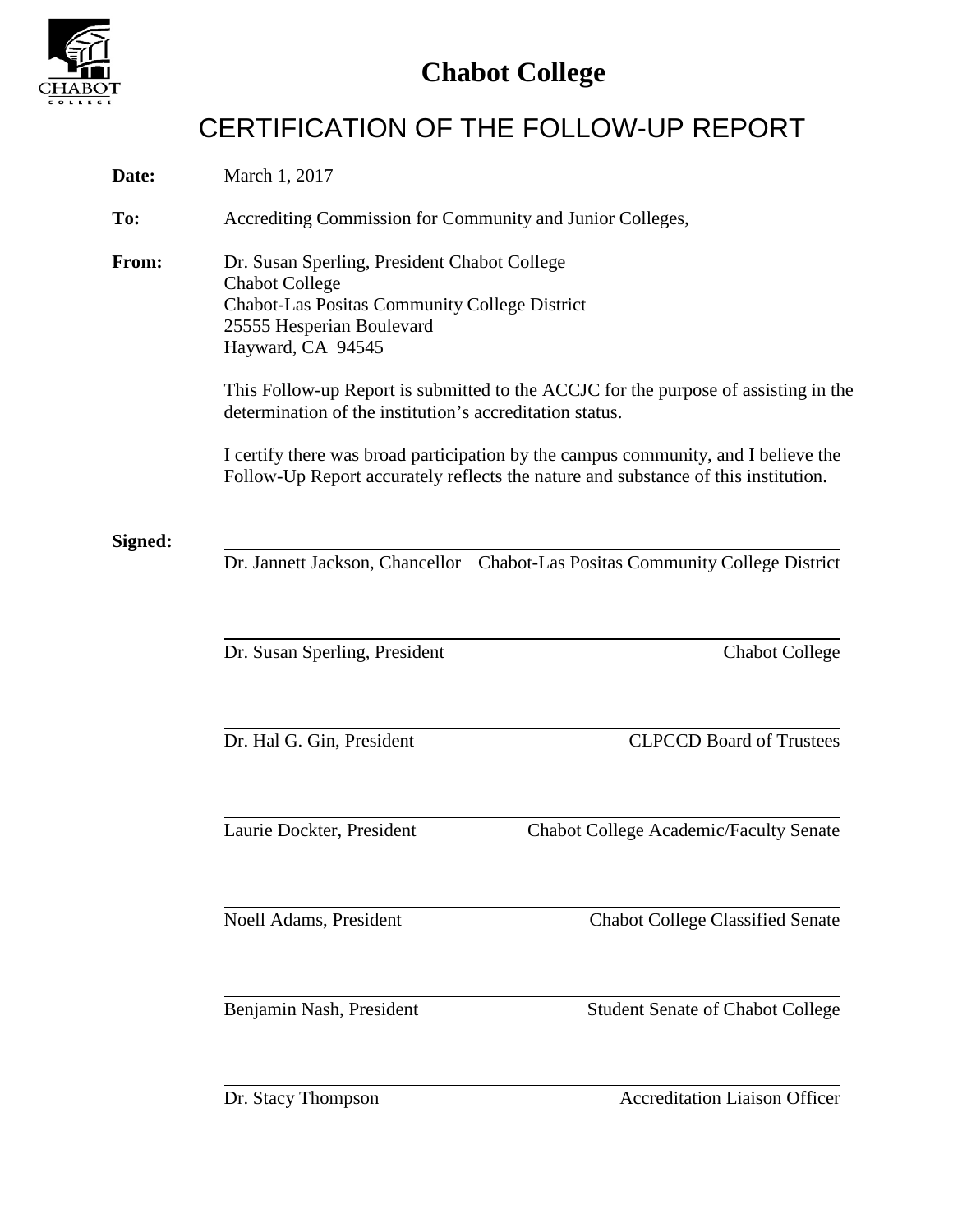

### Table of Contents

| 1. College and District Recommendations   | Page 1 |
|-------------------------------------------|--------|
| 2. Chabot College Report Presentation     | Page 1 |
| 3. Chabot College Response                | Page 1 |
| 4. Chabot - Las Positas District Response | Page 6 |

**College Recommendation 1:** As was noted by the 2009 evaluation team, in order to meet the Standards, the team recommends that the College expedite the development, assessment, dialogue and improvement plans related to the course and program learning outcomes. The College needs to ensure that student learning outcomes for all courses and programs are clearly, accurately, and consistently available to students and the public in both print and electronic documents, including course syllabi and the catalog. (Standard II.A.1.c, II.A.2.c, II.A.2.e, II.A.2.f, II.A.2.i, II.A.6, II.A.6.c, ER 10, ER 19)

**District Recommendation 5:** To meet the Standard, the Colleges and District should update and integrate their long range facilities planning process to reflect the total cost of ownership projections of facilities and equipment. (III.B.2.a, ER 19)

## **Chabot College Report Presentation**

In response to the Commission Action Letter (**Evidence 1.1)** and the Evaluation Visiting Team Report **(Evidence 1.2)**, the Accreditation Committee created a taskforce made of the Chair of the Student Learning Outcomes and Assessment Cycle committee (SLOAC), a representative of Staff Development, the Classified Senate President and the two co-chairs of the accreditation committee (ALO/Vice President of Academic Services and a Faculty member) to address recommendations. One charge of the taskforce was to address recommendation 1 concerning the college's need to expedite the "development, assessment, dialogue and improvement plans related to the course and program learning outcomes"… and well as to "ensure that student learning outcomes for all courses and programs are clearly, accurately, and consistently available to students and the public in both print and electronic documents, including course syllabi and the catalog." The committee met numerous times over the course of the next year. Three different plans of attack were implemented by the taskforce to address the recommendation. The ALO and the SLOAC chair addressed the development, assessment and improvement plans for all courses and programs including the institutional learning goals. The staff development representative and other taskforce members worked with the staff development committee on training and the enhancement of dialogue opportunities concerning student learning outcomes. The Vice President/ALO worked with administration to enhance the publication of the student learning outcomes in all college documents such as the course syllabi and the catalog.

### **Chabot College Response to the Commission Action Letter**

**College Recommendation 1:** As was noted by the 2009 evaluation team, in order to meet the Standards, the team recommends that the College expedite the development, assessment, dialogue and improvement plans related to the course and program learning outcomes. The College needs to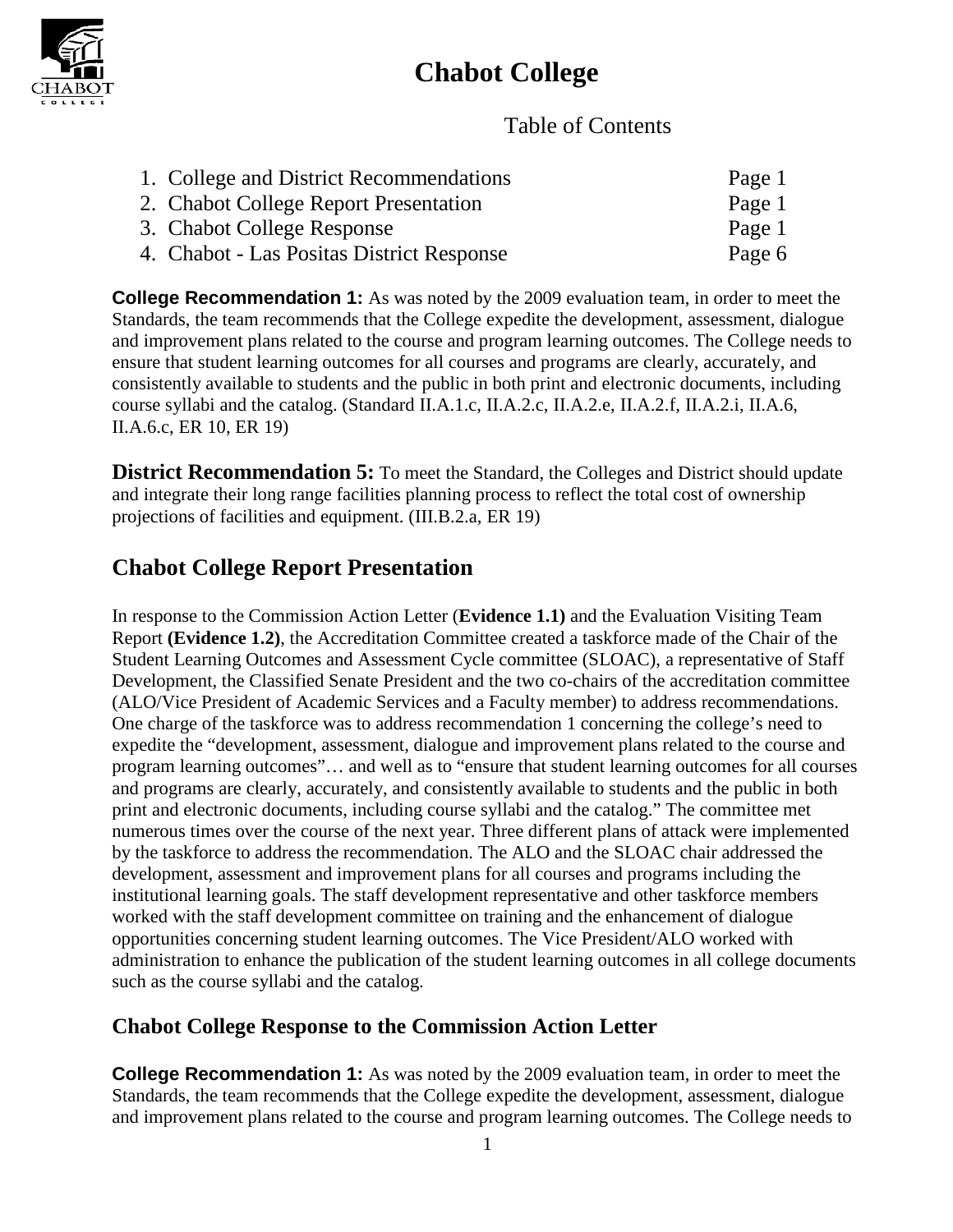

ensure that student learning outcomes for all courses and programs are clearly, accurately, and consistently available to students and the public in both print and electronic documents, including course syllabi and the catalog. (Standard II.A.1.c, II.A.2.c, II.A.2.e, II.A.2.f, II.A.2.i, II.A.6, II.A.6.c, ER 10, ER 19)

### **Chabot College Narrative Analysis (Recommendation 1)**

### **Student Learning Outcome Development (and Support):**

The Student Learning Outcomes and Assessment Committee (SLOAC) has been actively working towards meeting the accreditation requirements for Chabot College. It was clear that the College needed to enhance the computer support to facilitate the assessment and analysis of learning outcomes, so that improvement plans could be put into place and communicated across the disciplines. Prior to the accreditation visit of October 2015, the College, through the SLOAC and the Office of Academic Services started the process of converting from the Elumen to GoverNet's CurricUNET product. It has been a long and tedious project as the activation of the new SLO/PLO entry and assessment sites were dependent upon time required to review and recommend modifications, as well as the time required for those modifications to be completed. The SLOAC has been actively working with division leads to provide a smooth transition, though problems with the system were not identified until it was fully online and in use. SLOAC has been working to correct these problems, as well as train SLOAC team members to allow them to assist in the SLO/PLO entry/assessment process within their respective divisions.

SLOAC Activities to achieve compliance have included:

- o Working with GoverNet to update and design the CurricUNET site (**Evidence 1.3**) to include:
- o SLO/PLO entry for new courses and programs, and associated tutorials
- o SLO/PLO assessment results entry process, and associated tutorials
- o Designing and revising reports to identify those courses which have/have not current SLO/PLOs attached
- o CurricUNET updates were completed in September, with continued monitoring by the SLOAC representative to identify and correct any problems with the system
- Providing training for SLO/PLO and assessment entry to faculty and staff members
	- o Training sessions have been provided as a FLEX day activity, as well as during regular SLOAC meeting times. SLOAC members have also worked directly with faculty when requested to help in the new SLO/PLO entry process
	- o Tutorials have been created and made available online on the SLOAC site, as well as being available on the CurricUNET site **(Evidence 1.4)**
- Creating an SLO/PLO Request Modification to allow faculty to easily modify SLO/PLOs without having to go through the full curriculum update process. This was done to simplify and speed up the SLO/PLO entry process on current courses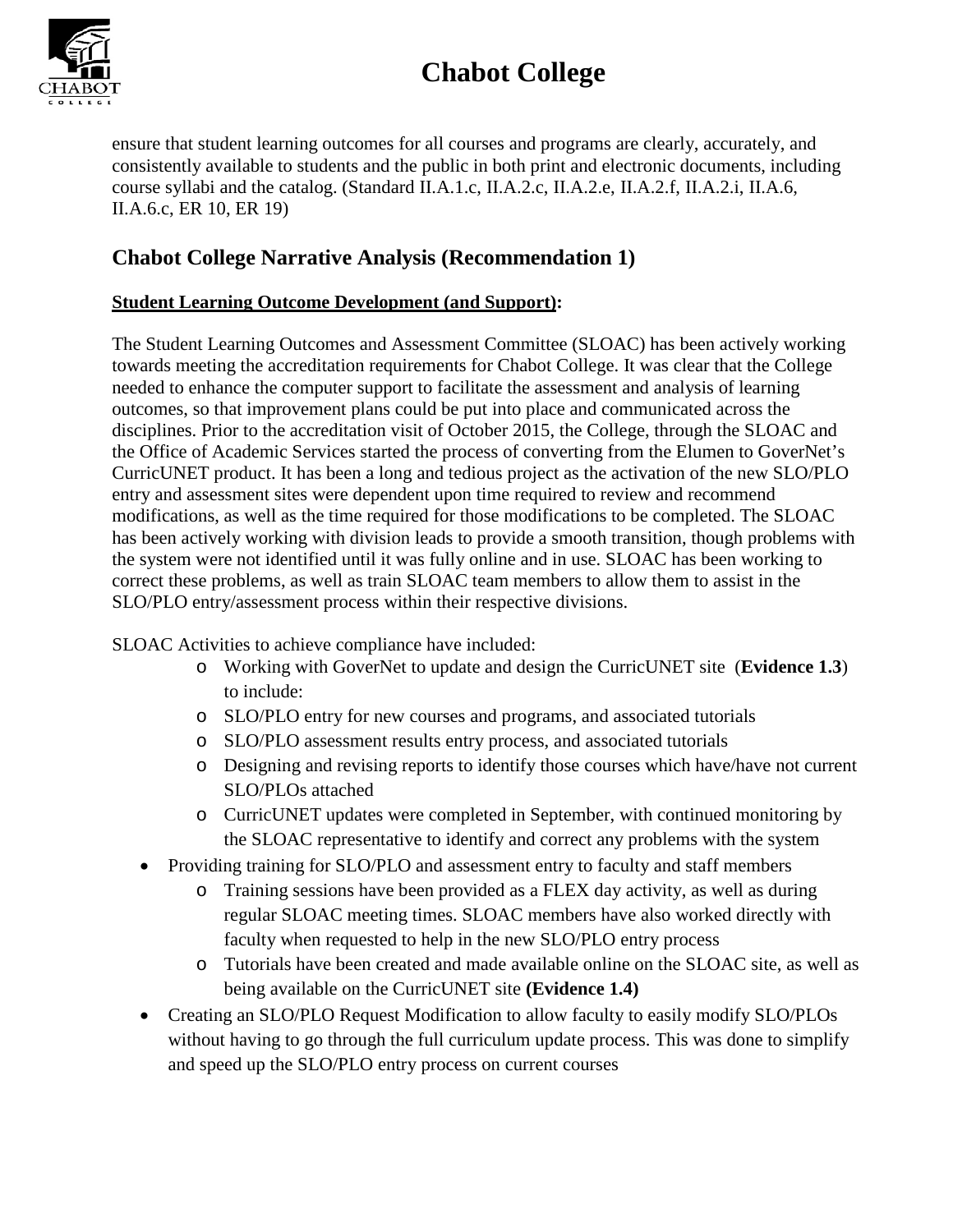

- o SLO/PLOs were transferred over from the prior curriculum system, e-Lumen. Not all data transferred over as expected. SLOAC is currently working with administration and faculty to expedite SLO/PLO entry for current courses
- Making SLO/PLOs easily available for students, public, faculty, staff and administration to increase transparency
	- o SLO/PLOs have been added to course and program outlines which are readily available to students
	- o Recommend faculty place SLOs on course syllabi
	- o Files containing all SLO/PLOs have been made available to students, public, faculty, staff and administration, on the SLOAC website **(Evidence 1.5)**
- Actively assessing Institutional Learning Outcomes (ILOs) on a semester basis
	- o ILOs which have been assessed: Civic Responsibility (Spring '16), Global and Cultural Involvement (Fall .15), and Critical Thinking (Spring '15)
	- o ILO Communication is scheduled to be assessed in Fall of 2016
- Implemented a College-wide Student Learning Outcomes discussion during FLEX day, Fall of 2016 **(Evidence 1.6)**

The College hired a new Curriculum Specialist who is directly responsible for the creation and implementation of the configuration of the CurricUNET program under the supervision of SLOAC and the Vice President of Academic Services. The Specialist duties include being involved in the operations and functions of College curriculum and student learning outcome assessment services. One of the major functions will be to coordinate the management of student learning outcomes assessment information from course and program activities as they relate to student learning outcomes assessment action plan. All of the issues concerning data entry and the subsequent report features of the program are also under her purview.

SLOAC and the curriculum specialist will continue to monitor the process closely to identify any problems as quickly as possible, and work with IT and GoverNet to correct these problems so as to make this new transition period as smooth as possible.

### **Assessment and Improvement Plans:**

In Fall, 2015 SLOAC completed a review of all of the courses that needed to be assessed. SLOAC passed a resolution to remove all leveled classes with less than 15 students from the list of courses as recommended by the ACCJC visiting team. **(Evidence 1.7)**.

The SLOAC committee has worked with the disciplines to assess their course and program level student learning outcomes. The committee has posted a link for faculty to use: **(Evidence 1.8)** "Guidelines and Forms for Planning your CLO Assessments".

The College has improved the percentage of completed assessments of SLOs in college courses stated in the Institutional Self Evaluation Report (ISER). In the ISER, the college reported that 72.46% had been assessed while in December, 2015 that number had improved to 88.1% as reported in the letter to the Commission from ALO and Vice President of Academic Services Dr.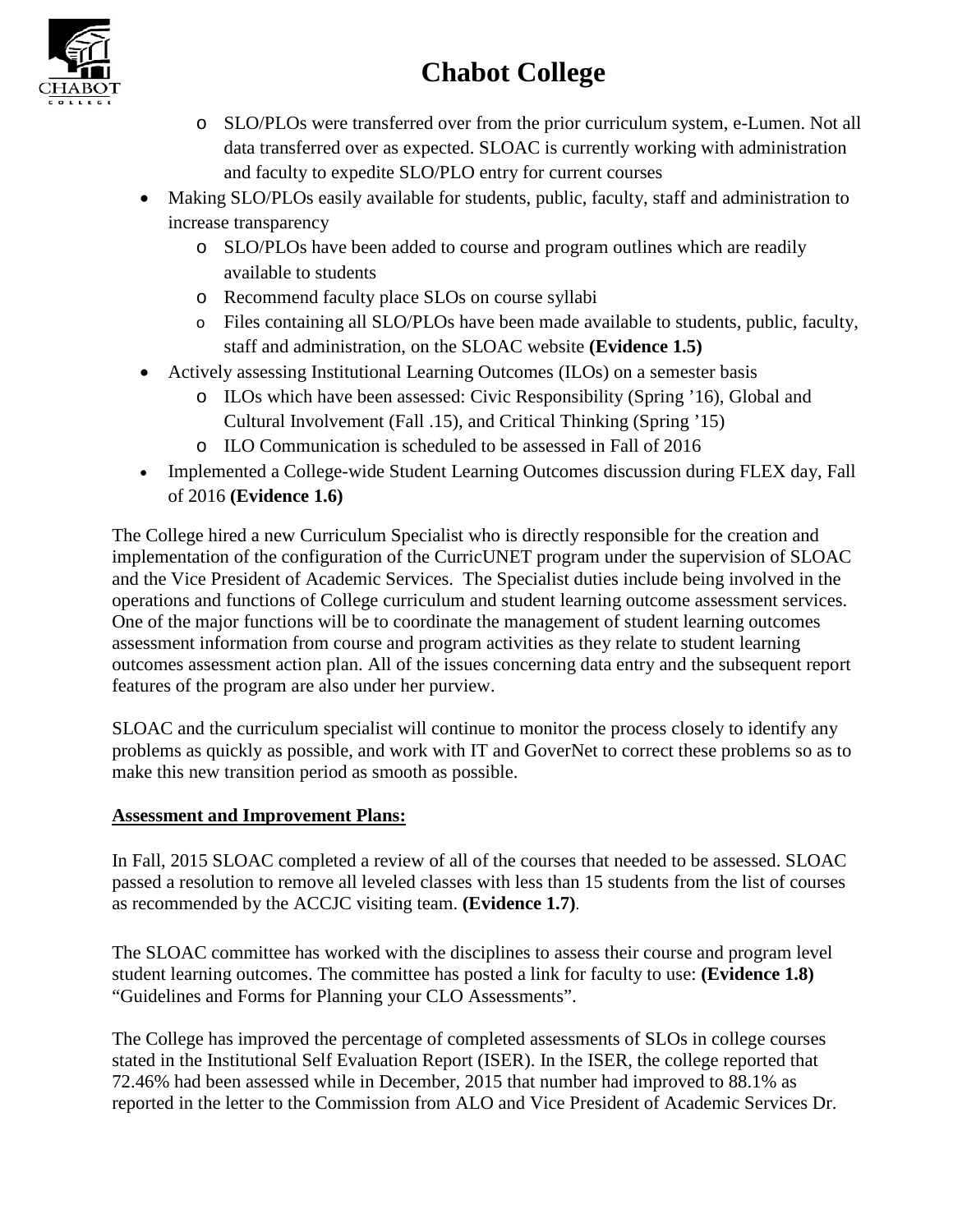

Stacy Thompson. **(Evidence 1.9)** Currently, while the College is converting from Elumen to Governet's, CurricUNET program, the College has still continued to assess its courses, programs and institutional outcomes. However, the new CurricUNET program report modules are still being configured. The assessment figures provided above were compiled by hand. The College anticipates that the CurricUNET program report module will generate new assessment numbers for the visiting team by their arrival if not sooner.

The Chabot has now assessed three of the Institutional Learning Outcomes (formerly known as the College Wide Learning Goals) Critical Thinking, Global and Cultural Involvement and Civic Responsibility. Currently (Fall 2016), the College is in the process of assessing the Communication Outcome and will start the assessment of the last Outcome, "Development of the Whole Person" in Spring 2017. **(Evidence 1.10)**

**Dialogue:** The College has increased its efforts to broaden the opportunities for dialogue on SLOs both within disciplines and divisions as well as college-wide. Time for dialogue has been formalized by inclusion within the division meetings as well as time within disciplines. The College Staff Development Committee has created college wide programs and events where the college community would discuss the Institutional Level Outcomes (also known as College wide Learning Goals).

**Evidence 1.11** August 16, 2016 College Day

**Evidence 1.12** September 9/ 2016 Flex Day: **Evidence 1.13** January 19, 2016 Flex Day:

**Evidence 1.14** October 16, 2015 Flex Day:

#### **Availability of Information:**

The College includes student learning outcomes information in its publications to the public and students. The Institutional Learning Goals (page 12) and all Program Level outcomes are listed in the printed and online Chabot College Catalog 2016-18 **(Evidence 1.15)**. The College provides a student portal for easy access of courses and their SLOs by students **(Evidence 1.16)**. Using the portal, under the heading "Quick Links – Courses and Programs", students and the public may find links to all program level outlines in chart form. **(Evidence 1.17)**

Students are provided course syllabi based on a directive from the Chabot College Faculty/ Academic Senate who passed the recommendation that "*Faculty in all areas are including SLO's in all faculty syllabi"* in action item 3.3 of the minutes of October 22, 2015. **(Evidence 1.18)**

Finally, the new 2015-2018 Faculty Contract includes language concerning faculty responsibilities all aspects of outcomes assessment. The 2015-2018 Contract specifies under Articles 14C.5c (Untenured Faculty Evaluation); Article 15C.5 (Tenured Faculty Evaluations) and Article 18I.7c(1) Evaluation (Part-Time Faculty) that: "Unit members are expected also to fulfill the specific requirements listed below: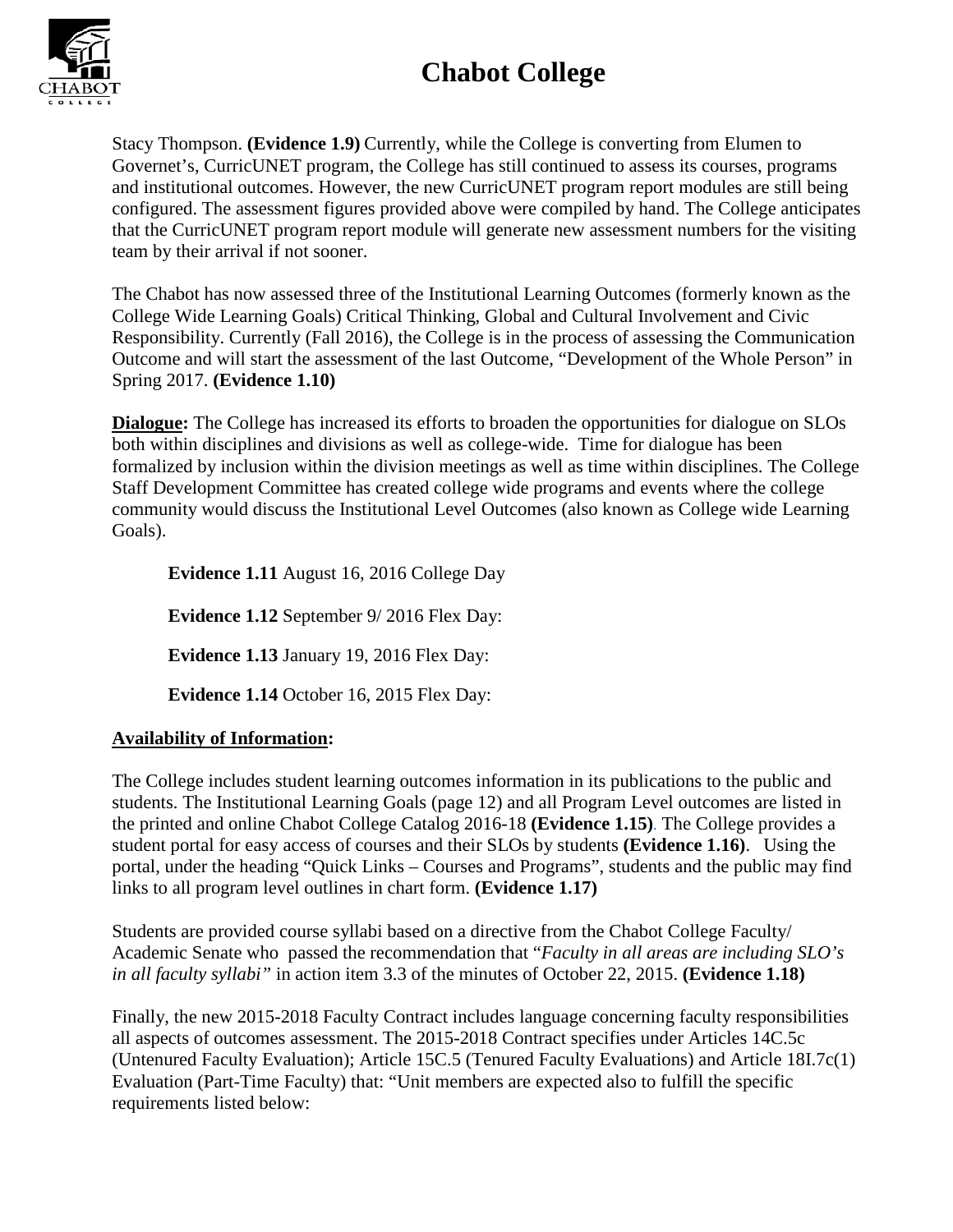

"Participate in program and subject area improvement tasks, such as **creating and assessing Student Learning Outcomes (SLOs), Service Area Outcomes (SAOs), Course Learning Outcomes(CLOs) and Program Learning Outcomes (PLOs), ….** " (**Bolded new language)**. **(Evidence 1.19**

**College Conclusion:** The College has addressed Recommendation 1, has resolved the deficiencies**,**  and now meets the Standard. Since the comprehensive evaluation team visit, effective practices have been maintained in the creation, assessment and evaluation of student learning outcomes.

#### **Evidence:**

CC 1.1 February 5, 2016 Letter from the ACCJC to Dr. Sperling [http://www.chabotcollege.edu/accreditation/documents2015/correspondence/2016-02-](http://www.chabotcollege.edu/accreditation/documents2015/correspondence/2016-02-05%20letter%20from%20accjc%20action.pdf) [05%20letter%20from%20accjc%20action.pdf](http://www.chabotcollege.edu/accreditation/documents2015/correspondence/2016-02-05%20letter%20from%20accjc%20action.pdf)

CC 1.2 ACCJC Evaluation Report October 5-8, 2016 [http://www.chabotcollege.edu/accreditation/documents2015/2015report/2015\\_accjc\\_evaluation\\_report\\_final.pdf](http://www.chabotcollege.edu/accreditation/documents2015/2015report/2015_accjc_evaluation_report_final.pdf)

CC 1.3 CurricUNET Website<http://www.curricunet.com/chabot/>

CC 1.4 SLOAC Tutorials for CurricUNET [http://www.curricunet.com/chabot/cheat\\_sheets.cfm?file\\_types\\_id=1](http://www.curricunet.com/chabot/cheat_sheets.cfm?file_types_id=1)

CC 1.5 SLOAC WEBSITE 1.3<http://www.chabotcollege.edu/sloac/>

CC 1.6 Fall 2016 SLOAC Flex Day Training [http://www.chabotcollege.edu/StaffDevel/FlexDays/2016\\_17/Flex%20Day%20Schedule%2009.06.16.pdf](http://www.chabotcollege.edu/StaffDevel/FlexDays/2016_17/Flex%20Day%20Schedule%2009.06.16.pdf)

CC 1.7 SLOAC Meeting Minutes 10/20/15 [http://www.chabotcollege.edu/sloac/meetings/2015-](http://www.chabotcollege.edu/sloac/meetings/2015-2016/SLOAC_Minutes_10-20-15.pdf) [2016/SLOAC\\_Minutes\\_10-20-15.pdf](http://www.chabotcollege.edu/sloac/meetings/2015-2016/SLOAC_Minutes_10-20-15.pdf)

CC 1.8 "Guidelines and Forms for Planning your CLO Assessments" <http://www.chabotcollege.edu/sloac/assessment.asp>

CC 1.9 Letter to ACCJC from Dr. Thompson re: Follow-up since accreditation team visit [http://www.chabotcollege.edu/accreditation/documents2015/correspondence/2016-12-](http://www.chabotcollege.edu/accreditation/documents2015/correspondence/2016-12-03%20letter%20from%20Chabot%20VP%20Thompson%20to%20ACCJC%20followup.pdf) [03%20letter%20from%20Chabot%20VP%20Thompson%20to%20ACCJC%20followup.pdf](http://www.chabotcollege.edu/accreditation/documents2015/correspondence/2016-12-03%20letter%20from%20Chabot%20VP%20Thompson%20to%20ACCJC%20followup.pdf)

CC 1.10 Institutional Learning Outcomes<http://www.chabotcollege.edu/sloac/current/cwlg.asp>

CC 1.11 August 16, 2016 College Day SLO Activities [http://www.chabotcollege.edu/staffDevel/FlexDays/2016\\_17/Chabot%20College%20Day%20Overview.pdf](http://www.chabotcollege.edu/staffDevel/FlexDays/2016_17/Chabot%20College%20Day%20Overview.pdf)

CC 1.12 September 9, 2016 Flex Day SLO Activities [http://www.chabotcollege.edu/StaffDevel/FlexDays/2016\\_17/Flex%20Day%20Schedule%2009.06.16.pdf](http://www.chabotcollege.edu/StaffDevel/FlexDays/2016_17/Flex%20Day%20Schedule%2009.06.16.pdf)

CC 1.13 January 19, 2016 Flex Day SLO Activities [http://www.chabotcollege.edu/staffDevel/FlexDays/2015\\_16/Revised-Flex%20Day%20Schedule%201.19.16.pdf](http://www.chabotcollege.edu/staffDevel/FlexDays/2015_16/Revised-Flex%20Day%20Schedule%201.19.16.pdf)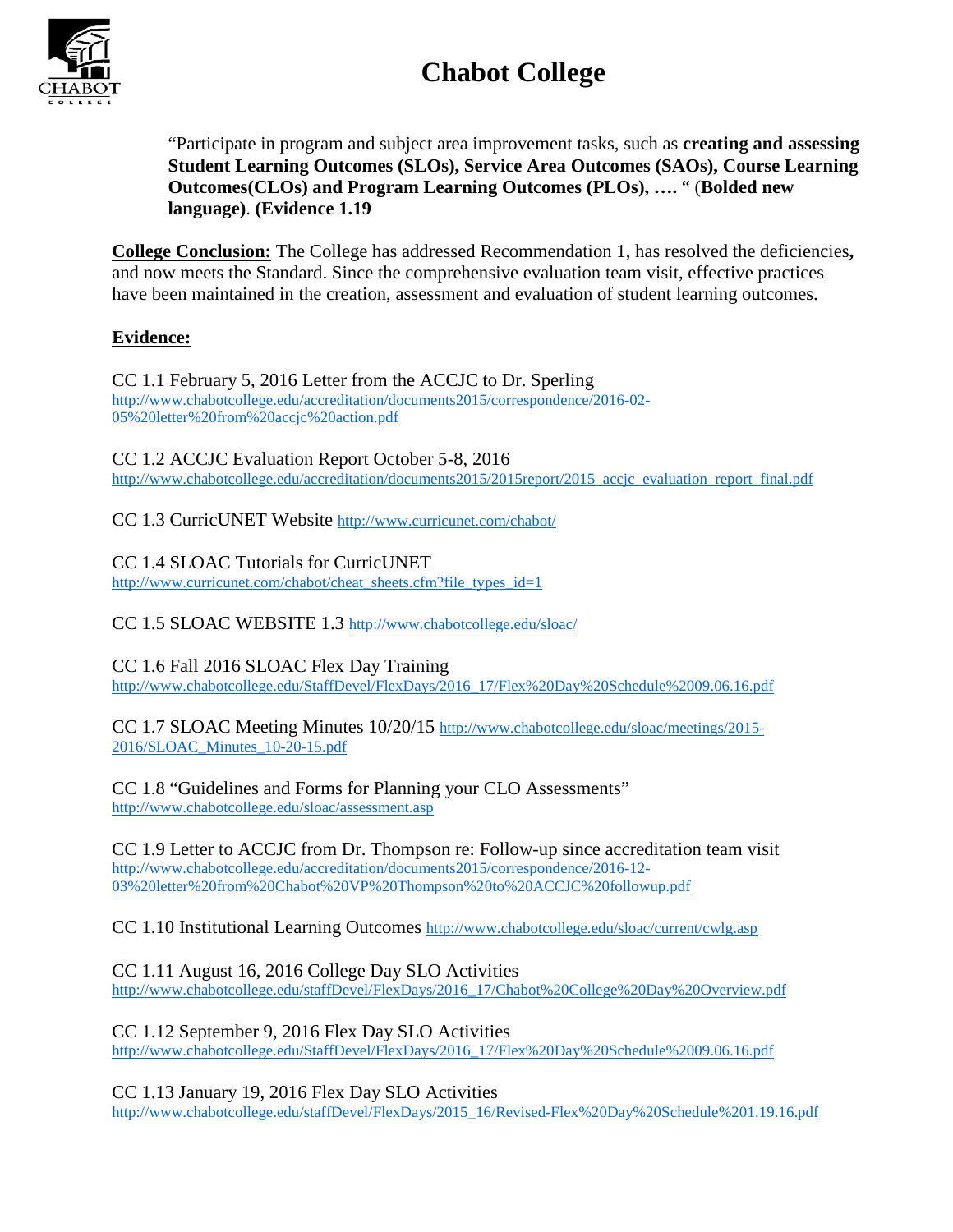

CC 1.14 October 16, 2015 Flex Day SLO Activities [http://www.chabotcollege.edu/staffDevel/FlexDays/2015\\_16/Flex%20Day%20Schedule%2010.16.15.pdf](http://www.chabotcollege.edu/staffDevel/FlexDays/2015_16/Flex%20Day%20Schedule%2010.16.15.pdf)

CC 1.15 Chabot College Catalog 2016-18 <http://www.chabotcollege.edu/academics/catalog/previous/Catalog2016-2018.pdf>

CC 1.16 Student portal<http://www.chabotcollege.edu/students/>

CC 1.17 Quick Links – Courses and Programs<http://www.chabotcollege.edu/academics/catalog/plo.pdf>

CC 1.18 Faculty/Academic Senate 10/22/15 action on SLO's in all faculty syllabi [http://www.chabotcollege.edu/FacultySenate/AgendasMinutes/Archived\\_Agendas\\_&\\_Minutes/Archived%20Agendas/](http://www.chabotcollege.edu/FacultySenate/AgendasMinutes/Archived_Agendas_&_Minutes/Archived%20Agendas/Senate%20Agendas%202015-2016/FacultySenateAgenda_10_22_15.pdf) [Senate%20Agendas%202015-2016/FacultySenateAgenda\\_10\\_22\\_15.pdf](http://www.chabotcollege.edu/FacultySenate/AgendasMinutes/Archived_Agendas_&_Minutes/Archived%20Agendas/Senate%20Agendas%202015-2016/FacultySenateAgenda_10_22_15.pdf)

CC 1.19 2015-2018 Faculty Contract concerning SLOs [http://www.clpccd.org/HR/documents/FULLFINALDOCUMENT102516-WEBVersion\\_000.pdf](http://www.clpccd.org/HR/documents/FULLFINALDOCUMENT102516-WEBVersion_000.pdf)

### **Chabot Las Positas Community College District's Response to the Commission Action Letter to Chabot College**

**District Recommendation 5:** To meet the Standard, the Colleges and District should update and integrate their long range facilities planning process to reflect the total cost of ownership projections of facilities and equipment. (III.B.2.a, ER 19)

### **District Narrative Analysis (Recommendation 5)**

During the comprehensive evaluation team visit in Fall 2015, the Las Positas College and Chabot College teams noted that the District and colleges effectively plan and evaluate facility and equipment resource needs on a regular basis, taking space utilization and programmatic needs into account. Ongoing and deferred maintenance, as well as technology and infrastructure replacement, have been a regular part of the multi-year Measure B bond implementation. The team also noted that the Institutional Planning and Budget Committees for Facilities and Sustainability (college and district facilities committees), and the Technology Committee at each college and District Technology Coordinating Committee, have a short-range prioritization and planning process that considers newly identified or prioritized maintenance and equipment needs; and a new software system allows for more effective assessment of capacity/load ratios. However, the teams noted that in order to meet the standards, the long range facilities planning process needed to reflect the total cost of ownership projections of facilities and equipment.

The Facilities Master Plan is the institutional long-range planning document that documents the results of the facilities planning process. The Technology Plan is completed separately, but aligns with the facilities plan and is part of the district's Facilities Master Plan. The resource allocation committees ensure that capital equipment funds are allocated for purchases that are linked to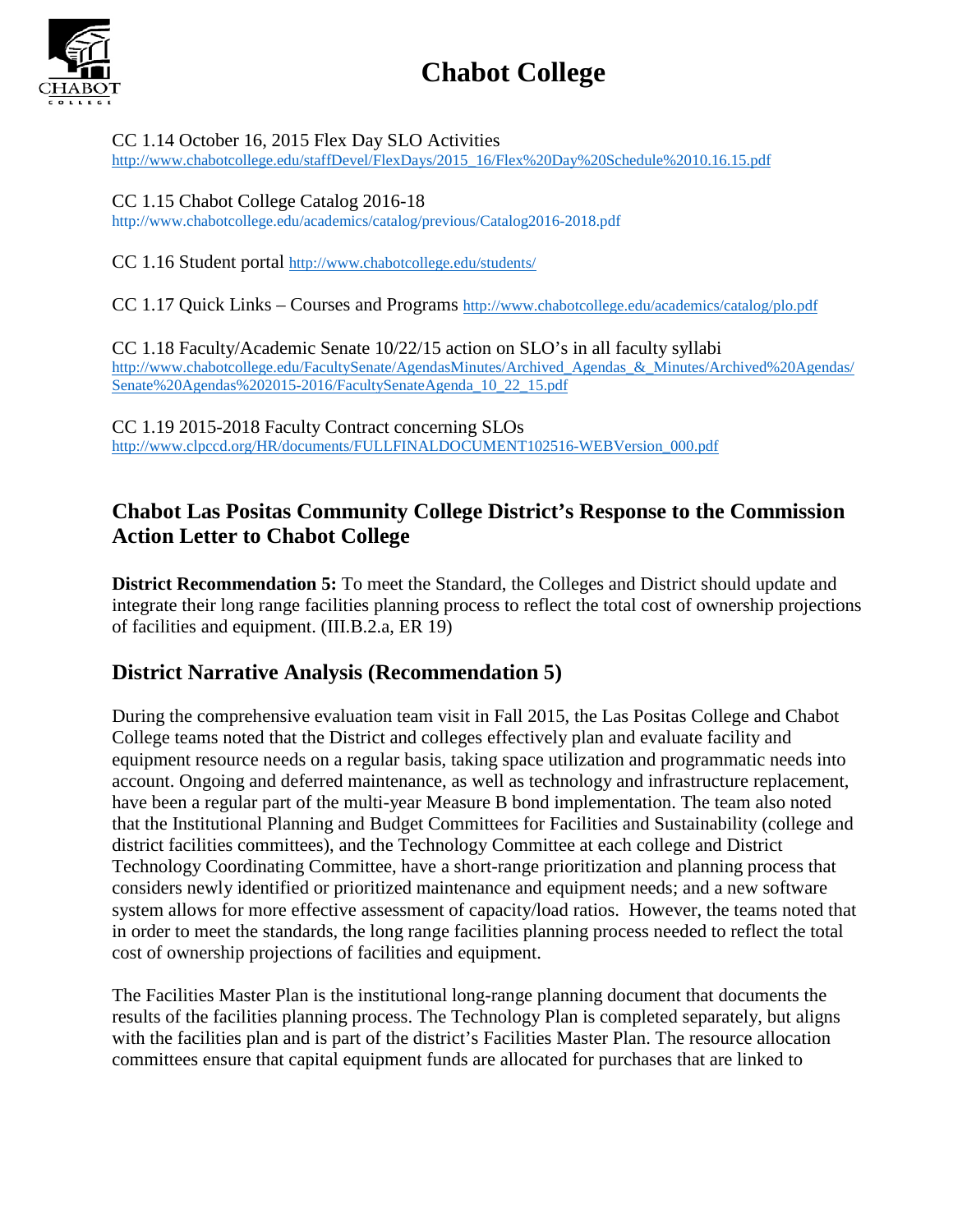

institutional planning; the comprehensive evaluation teams noted that the District and colleges have used their long-range capital planning to advance the colleges and reach their institutional improvement goals.

The Facilities Master Plan (with the Technology Plan) is linked to ongoing program reviews and the Educational Master Plan, and is used in resource allocations for maintenance and construction. Capital construction projects are further identified in the District's Five-Year Construction Plan which is updated annually and submitted to the California Community College Chancellor's Office, Facilities Planning Unit. That plan includes a comprehensive list of capital projects for both State funded and locally funded projects, shown in priority and sequence order. Progress in meeting the long-range Facilities Master Plan goals, as well as meeting current short-range needs, is reviewed each year by the District and colleges' Committees for Facilities and Sustainability. Student needs and support for the mission are integral in facilities planning, and the District and colleges collaborate effectively to address issues that are identified through planning processes that fall outside the Facilities Master Plan, such as during program review.

While the teams commended the colleges and District for successful implementation of facilities bond measure projects to support institutional improvement goals, the teams noted, however, that total cost of ownership was not defined and used in long-range planning and budget development. While elements of total cost of ownership have been included in facilities and equipment discussions and decision-making for a number of years, there had not been—as noted by the teams—a formalized total cost of ownership consideration process. The team found a need for the colleges and District to update its long range planning procedures to reflect the total cost of ownership in projections of new facilities and equipment.

#### **Actions Undertaken to Address the Recommendation and Meet the Standards**

In order to update and integrate its long range processes to include total cost of ownership (TCO) considerations for facilities and equipment, CLPCCD reviewed its policies and procedures for necessary changes. While district practices had included total cost of ownership considerations, it was determined there needed to be a formal recognition and requirement to ensure ongoing and long-term inclusion of TCO in district and college planning processes. Board Policy 3250, Institutional Planning, was updated to reflect facilities planning and total cost of ownership. In addition, a new Administrative Procedure 3253, Total Cost of Ownership, was created to define total cost of ownership and its implementation. The revised Board Policy and draft Administrative Procedure were presented, in accordance with Board Policy and Administrative Procedure 2410, to senior leaders of the district and to the Chancellor's Council, and were approved for first reading by the Board of Trustees. Constituents from the colleges and the district provided input, which was used to revise the drafts prior to their final adoption by the Board of Trustees.

The development of the Total Cost of Ownership Plan involved a year-long study by facilities experts working with college and district professionals, resulting in recommendations concerning TCO. The Plan provides the TCO data and standards which are applied in facilities and equipment planning and is a part of the Facilities Master Plan process. The Total Cost of Ownership Plan was presented to and reviewed by the college and district-wide facilities committees, reviewed by the